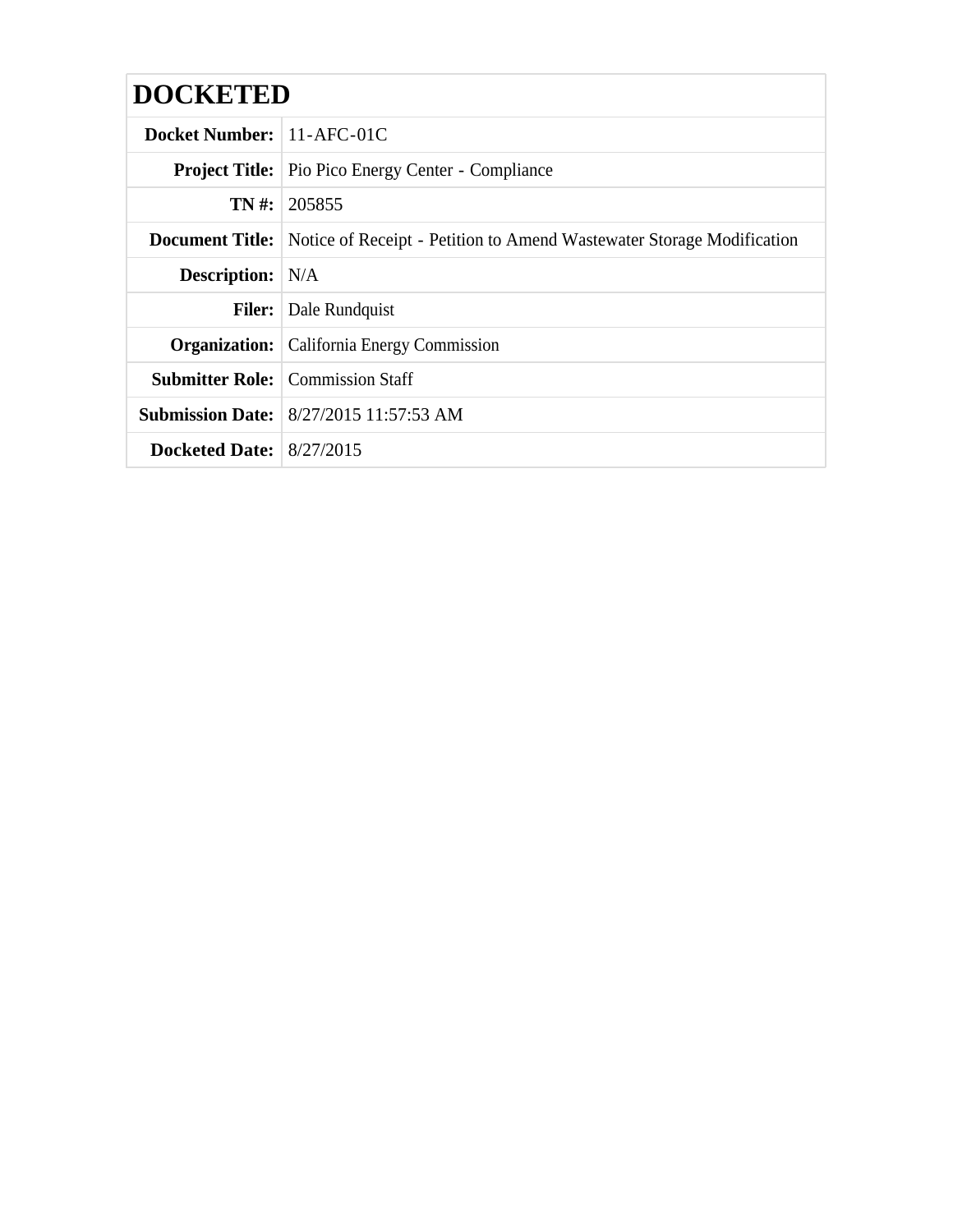CALIFORNIA ENERGY COMMISSION 1516 NINTH STREET SACRAMENTO, CA 95814-5512 www.energy.ca.gov



## NOTICE OF RECEIPT PETITION TO AMEND THE CALIFORNIA ENERGY COMMISSION DECISION FOR THE PIO PICO ENERGY CENTER (11-AFC-1C)

On July 31, 2015, the Pio Pico Energy Center, LLC filed a petition with the California Energy Commission (Energy Commission) requesting to modify the Final Decision for the Pio Pico Energy Center (PPEC). The simple-cycle, natural gas-fired, 300-megawatt facility was certified by the Energy Commission in its Decision on September 12, 2012, and construction is currently 25 percent complete. The facility will be located in an unincorporated area of San Diego County, California.

## DESCRIPTION OF PROPOSED MODIFICATION

Pio Pico Energy Center, LLC seeks approval to amend the PPEC Commission Decision to modify the sizes of the following approved facilities:

- Raw Water Collection Tank (RWCT) (increase in size of the approved tank from 500,000 to 650,000 gallons);
- Wastewater Collection Tank (WCT) (increase in size of the approved tank from 95,000 to 500,000 gallons);
- Final Wastewater Storage Tank (FWST) (increase in size of the approved tank from 20,000 to 30,000 gallons); and
- Water Treatment Building (WTB) (decrease in square footage from 15,500 square feet to 13,200 square feet and increase in height from 15 feet to 23 feet high).

Please note that these facilities were approved in the original Pio Pico Decision, but are not yet built. Two (2) small clarifiers would also be substituted for the approved reaction tank.

Collectively the tanks and building are referred to as the Wastewater Storage Modification (WSM).

The larger approved RWCT will allow for additional storage of recycled water from the Wastewater treatment system. This will allow the Wastewater treatment system to operate with minimal starts and stops.

The larger approved WCT will allow for collecting and storing of all wastewater produced for more than 24 hours before clarifier startup from either a cold or idle start. The increase in tank size ensures the most demanding operational needs will be met.

The modifications to the approved WTB will optimize existing site space to accommodate the final design.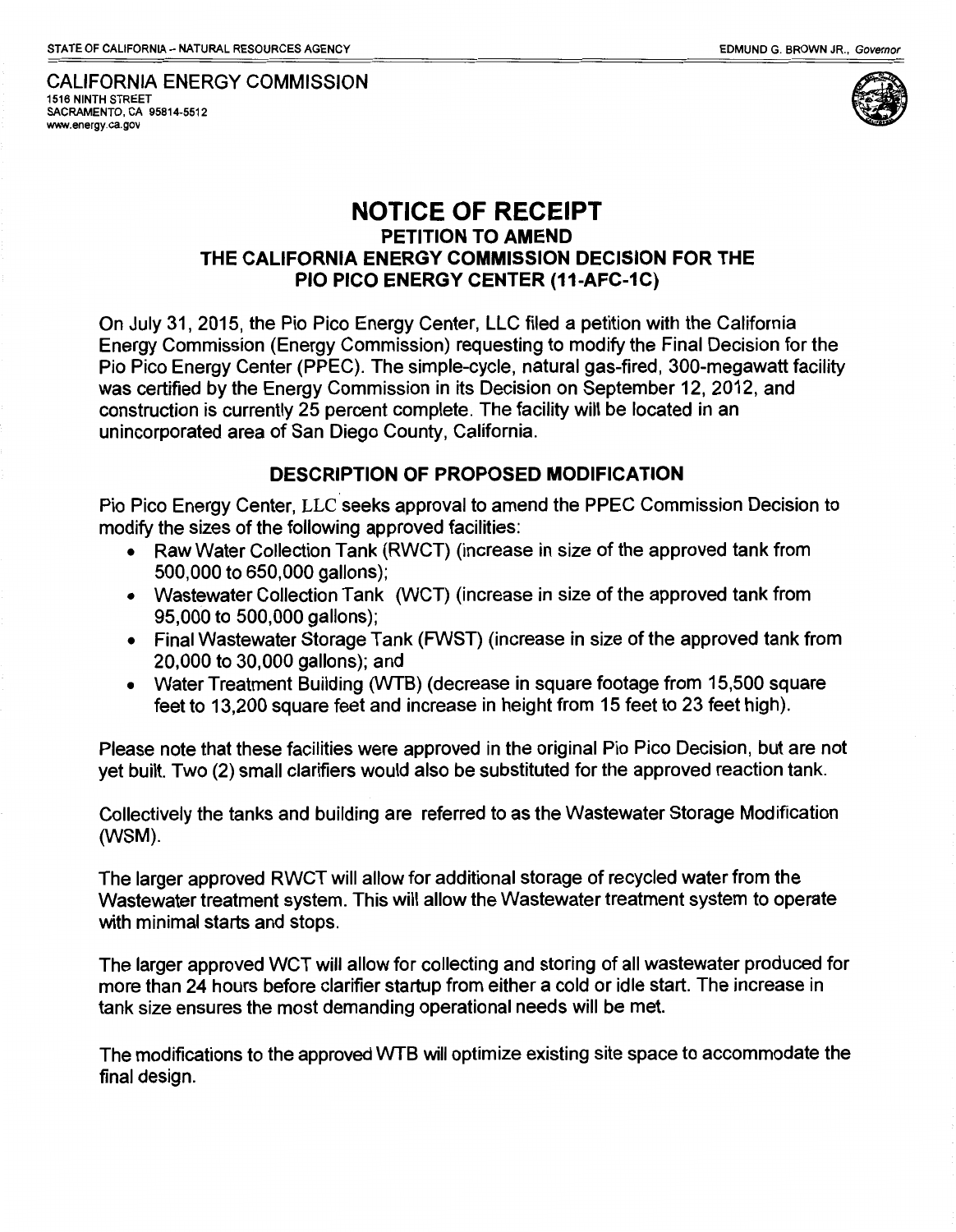## **ENERGY COMMISSION AMENDMENT REVIEW PROCEDURES**

The Energy Commission's webpage for this facility,

http://www.energy.ca.gov/sitingcases/piopico/, has a link to the amendment petition on the right side of the webpage in the box labeled "Compliance Proceeding." Click on the "Documents for this Proceeding (Docket Log)" option.

Energy Commission staff is currently reviewing the petition. The purpose of the Energy Commission's review process is to assess the impacts of this proposal on environmental quality and on public health and safety. The review process includes an evaluation of the consistency of the proposed changes with the Energy Commission's Decision and a determination on whether the facility, as modified, would remain in compliance with applicable laws, ordinances, regulations and standards (20 Cal. Code of Regs.,§ 1769). Upon completion of its review, staff will provide written notice of its intent to either process the proposed changes as a Staff Approved Project Modification or schedule it for consideration by the Energy Commission at a regularly scheduled Business Meeting.

This Notice of Receipt has been mailed to the Commission's facility mail list of interested parties and property owners adjacent to the facility site. It has also been emailed to the facility listserv. The listserv is an automated Energy Commission e-mail system by which information about this facility is e-mailed to parties who have subscribed. To subscribe, go to the Commission's webpage for this facility, cited above, scroll down the right side of the project's webpage to the box labeled "Subscribe," and provide the requested contact information.

Any person may comment on the petition. To use the Energy Commission's electronic commenting feature, go to the Energy Commission's webpage for this facility, cited above, click on the "Submit e-Comment" link, and follow the instructions in the on-line form. Be sure to include the facility name in your comments. Once submitted, the Energy Commission Dockets Unit reviews and approves your comments, and you will receive an e-mail with a link to them.

Written comments may also be mailed or hand-delivered to:

California Energy Commission Dockets Unit, MS-4 Docket No. 11-AFC-1C 1516 Ninth Street Sacramento, CA 95814-5512

All comments and materials filed with and approved by the Dockets Unit will be added to the facility Docket Log and become publicly accessible on the Energy Commission's webpage for the facility.

If you have questions about this Notice, please contact Dale Rundquist, Compliance Project Manager, at (916) 651-2072, or by fax to (916) 654-3882, or via e-mail at dale.rundquist@energy.ca.gov.